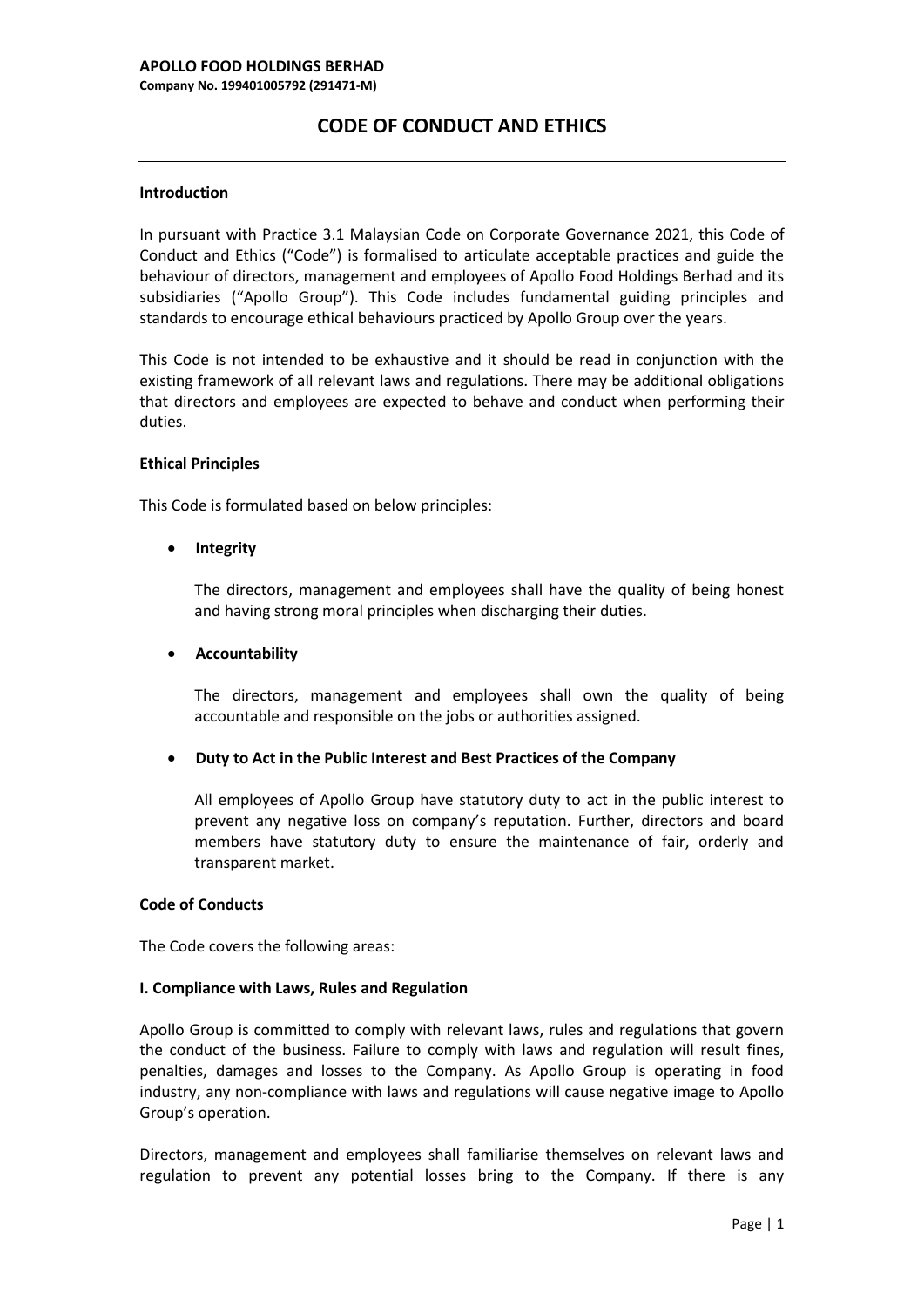#### **APOLLO FOOD HOLDINGS BERHAD**

**Company No. 199401005792 (291471-M)**

noncompliance issue in the workplace:

- Employees shall highlight the issue immediately to supervisor or head of department.
- Directors and management shall discuss the issues and settle the issues as soon as possible.

### **II. Conflict of Interest**

A conflict of interest is a situation in which a person is involved in multiple interests, either direct or indirect, one of which could possibly corrupt the motivation or decision making of the person against what is the best for the organisation. Conflict of interest may arise when you, a family member or a friend:

- Engage in activities that compete with Apollo Group's interests
- Use Apollo Group's property and information for personal benefit or the benefit of others
- Have outside employment that negatively affects your job performance
- Have a financial interest in or receive any personal benefit from a supplier, customer, competitor, or a company that wish to do business with Apollo Group

Directors, management and employees are obligated to disclose any potential or actual conflict of interest promptly so that conflicts can be solved in time. If there is any conflict of interest arise:

- Employees shall bring up the conflict of interest to head of departments or management for their attention. Material conflict of interest will be discussed by the management for a solution.
- Management shall highlight any material conflict of interest to board of directors for their attention and solution.
- Directors must disclose any potential or actual conflict of interest to the board members and notify company secretary for their further action and solution.

# **III. Anti-Corruption**

Corruption is a form of dishonest or unethical conduct by a person entrusted with a position of authority to acquire for personal gain. This includes bribery, extortion, kickbacks, corrupt payments, facilitation payments, and inappropriate gifts to government officials or any commercial person or commercial entity.

Apollo Group prohibits any form of corruption as corrupt activities not only a code violation but also a violation of the Malaysian Anti-Corruption Commission Act practiced in Malaysia. If there is any form of corruption aware in the workplace:

- Employees shall bring up the issues to the higher management for their attention.
- Management shall bring up the issues, if the issues are material to the Apollo Group's reputation, to the board of directors for their actions.
- If there is any form of corruption practiced by any of the directors, the board members shall bring up the issues to the relevant regulatory body and seek for their advices and solutions.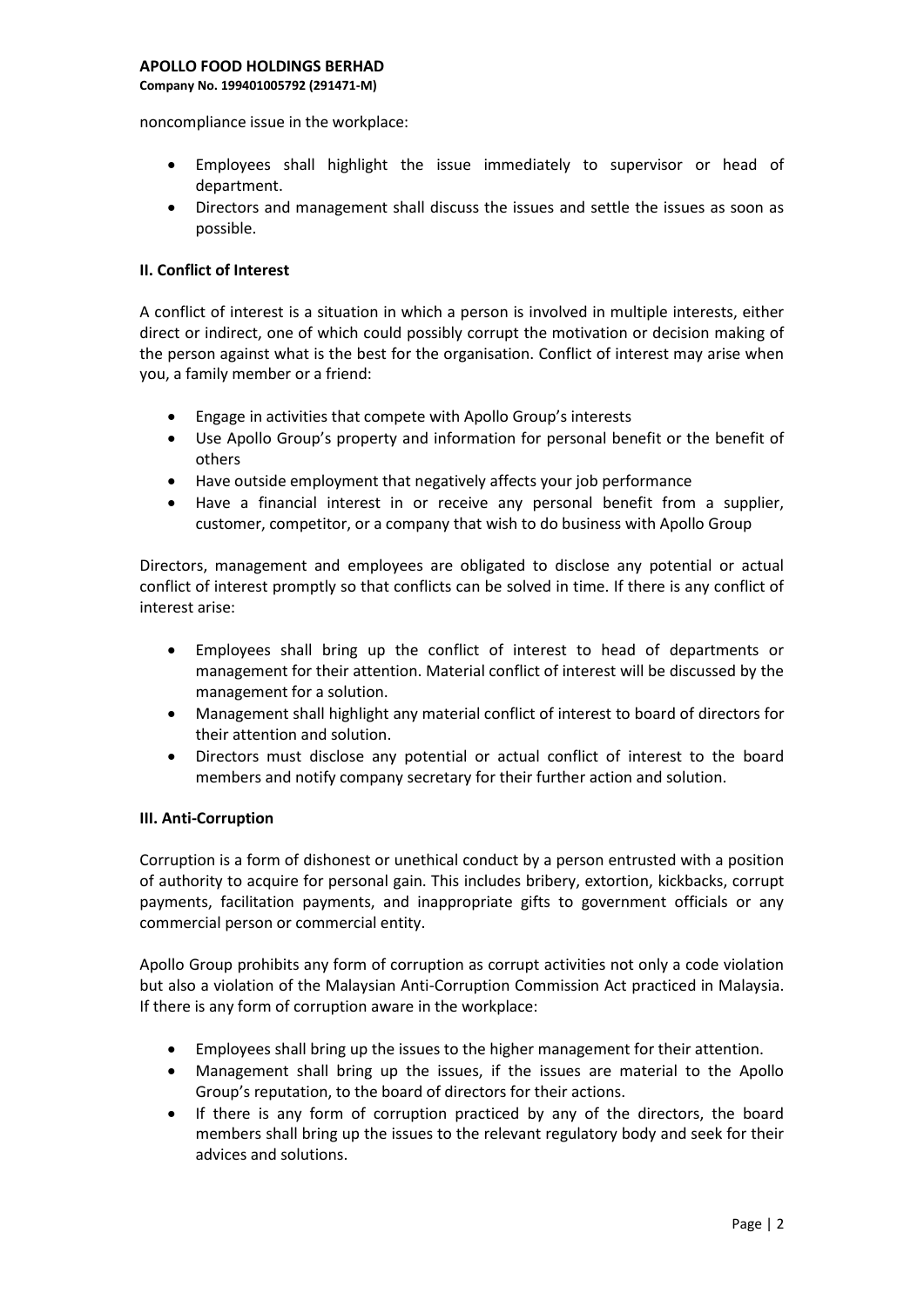**Company No. 199401005792 (291471-M)**

## **IV. Confidentiality**

Directors, management and employees might acquire certain information about Apollo Group, its customers, suppliers, or business partners that is confidential, competitively sensitive and proprietary during their employment. Confidential information includes nonpublic information that you are expected to safeguard from disclosure to the public.

Confidential and proprietary information can be in physical form (paper, email, or diskette) or in verbal form (conversations to which you are a party or that you overhear). Directors, management and employees shall maintain confidentiality of information entrusted to them unless this is specifically required to disclose under laws and regulations. The following practices should be followed to help prevent the misuse of confidential information:

- Avoid discussing confidential matters in places where you may be overheard by people who do not have a valid need to know such information
- Always put confidential documents away when not in use
- Avoid unnecessary copying of confidential documents
- Use shredders to dispose confidential documents
- Never distribute internal use only documents outside the company
- Refer request for information on Apollo Group's financial and investment information from financial community, regulators, or media and press to Executive **Directors**

If employees are uncertain as to whether the information is confidential, employees shall seek advices from supervisor or management for guidance. Management shall seek advices and solutions from directors if material confidential information is believe to disclose to somebody who does not have a valid to know it.

Confidentially also includes insider trading and improper use of company's assets as elaborated below:

# • **Insider Trading**

Insider Trading is the trading of a public company's stocks or securities by individuals with access to non-public information about the company for personal interests. Under section 188 of Capital Markets & Services Act 2017, a person who is involve in insider trading can face an imprisonment of up to 10 years and a fine of at least RM1 million.

The directors, management and employees of Apollo Group shall not disclose any material non-public information to third parties who may trade stocks or securities based on the information given as this will result unforeseen losses to Apollo Group. Persons who hold higher positions in Apollo Group has to be more aware especially during the conversation with third parties to prevent the use of non-public information by others for stocks or securities trading.

Apollo Group also prevent the use of non-public information by own directors, management and employees for personal gain. Disciplinary actions will be taken on this illegal practice. Any illegal practices shall report by the employees immediately to the top management and board members.